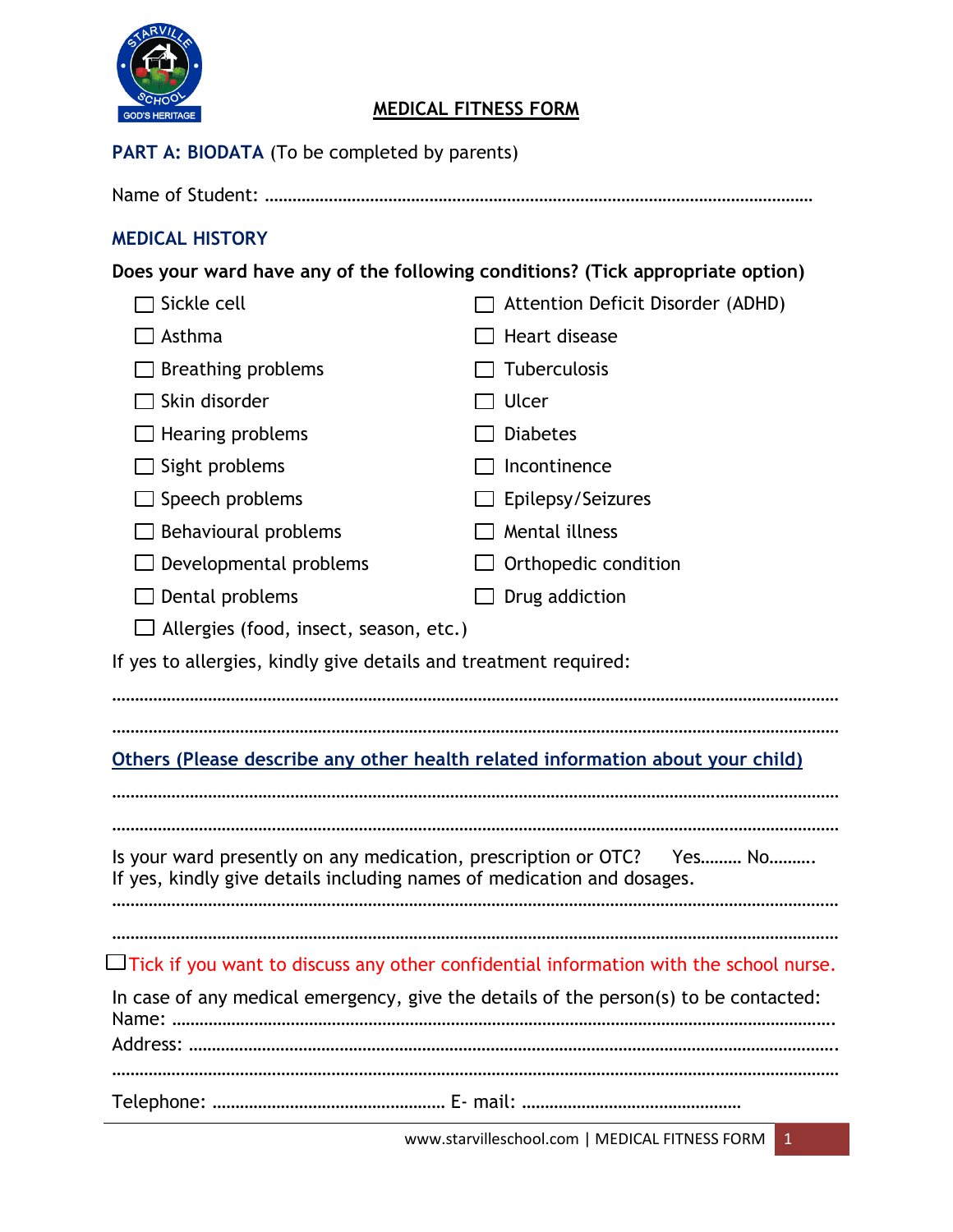#### PART B: MEDICAL CONSENT FORM (To be completed by parents)

| To: The Principal                                                                    |       |
|--------------------------------------------------------------------------------------|-------|
|                                                                                      | being |
|                                                                                      |       |
| consent to the administration of medicines specified below and any other notified by |       |
| me/us in writing as required. This consent shall remain valid unless withdrawn and   |       |
| notified by me/us in writing to the school.                                          |       |
|                                                                                      |       |

| Signed:                    | Date: |  |
|----------------------------|-------|--|
| Relationship with Student: |       |  |

#### **Non Prescription or "over the counter" medications**

The following medications are held in the sick bay for the relief of minor pain, coughs, cold or fever. Please sign beside each medication that you authorize us to administer to your child if required.

| Paracetamol: |  |
|--------------|--|
| Colipan:     |  |

| Cough syrup: |  |
|--------------|--|
|--------------|--|

| Heat rub: |  |  |
|-----------|--|--|
|           |  |  |

| Throat lozenges: |  |
|------------------|--|
|------------------|--|

- Flagyl: \_\_\_\_\_\_\_\_\_\_\_\_\_\_\_\_\_\_\_\_\_\_
- Anti-Malarial:\_\_\_\_\_\_\_\_\_\_\_\_\_\_\_\_\_

Please list below any other non-prescription medications that your child may need and the name of the condition being treated.

…………………………………………………………………………………………………………………………………………… …………………………………………………………………………………………………………………………………………… ……………………………………………………………………………………………………………………………………………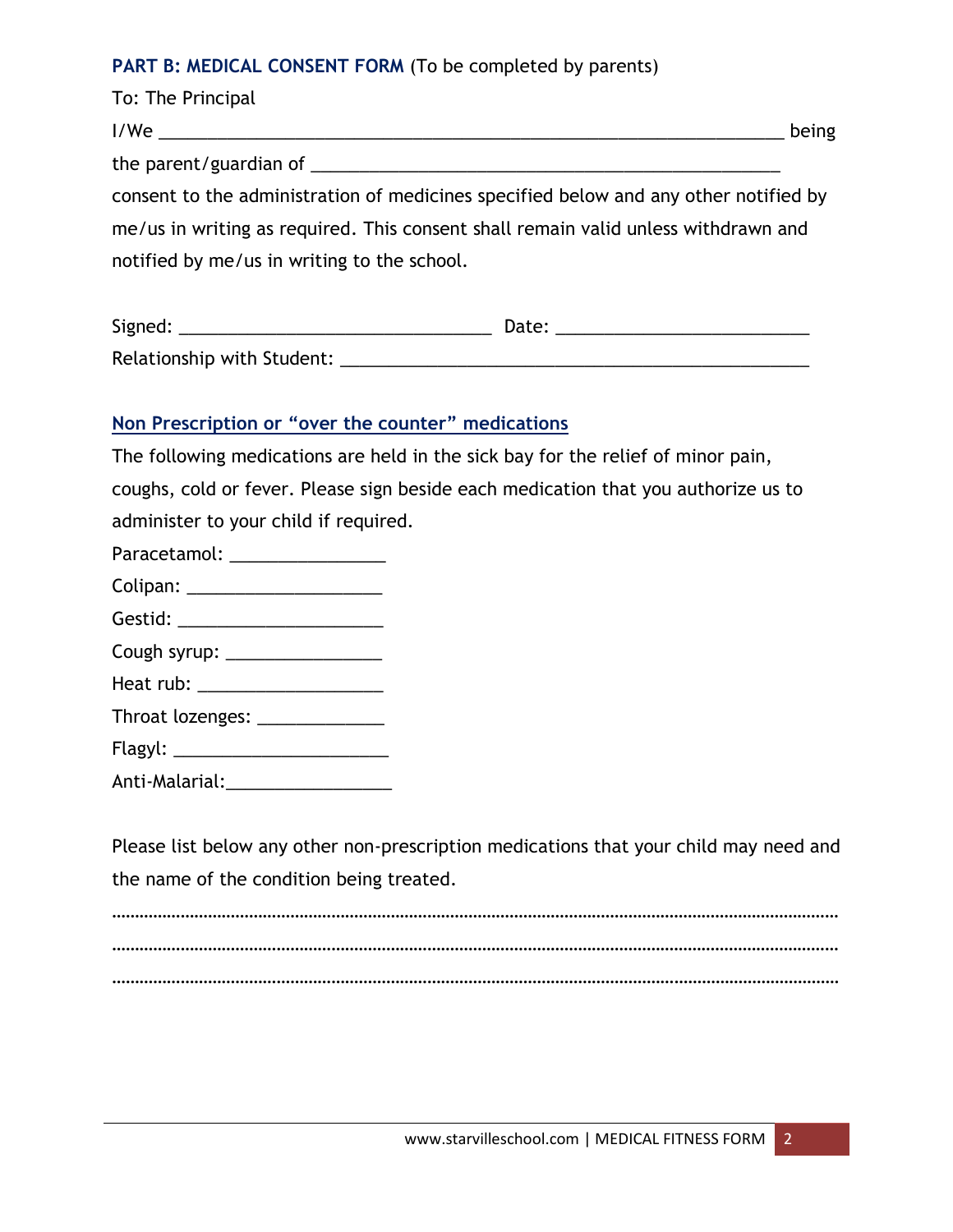**PART C: MEDICAL REPORT** (To be completed by a doctor after examination)

| Kindly fill in as appropriate, after medical examination. |
|-----------------------------------------------------------|
|                                                           |
|                                                           |
|                                                           |
|                                                           |
|                                                           |
|                                                           |
|                                                           |
|                                                           |
|                                                           |
|                                                           |
|                                                           |
|                                                           |
|                                                           |
|                                                           |

………………………………………………………

Signature/Date

*Kindly submit this form with a medical report.*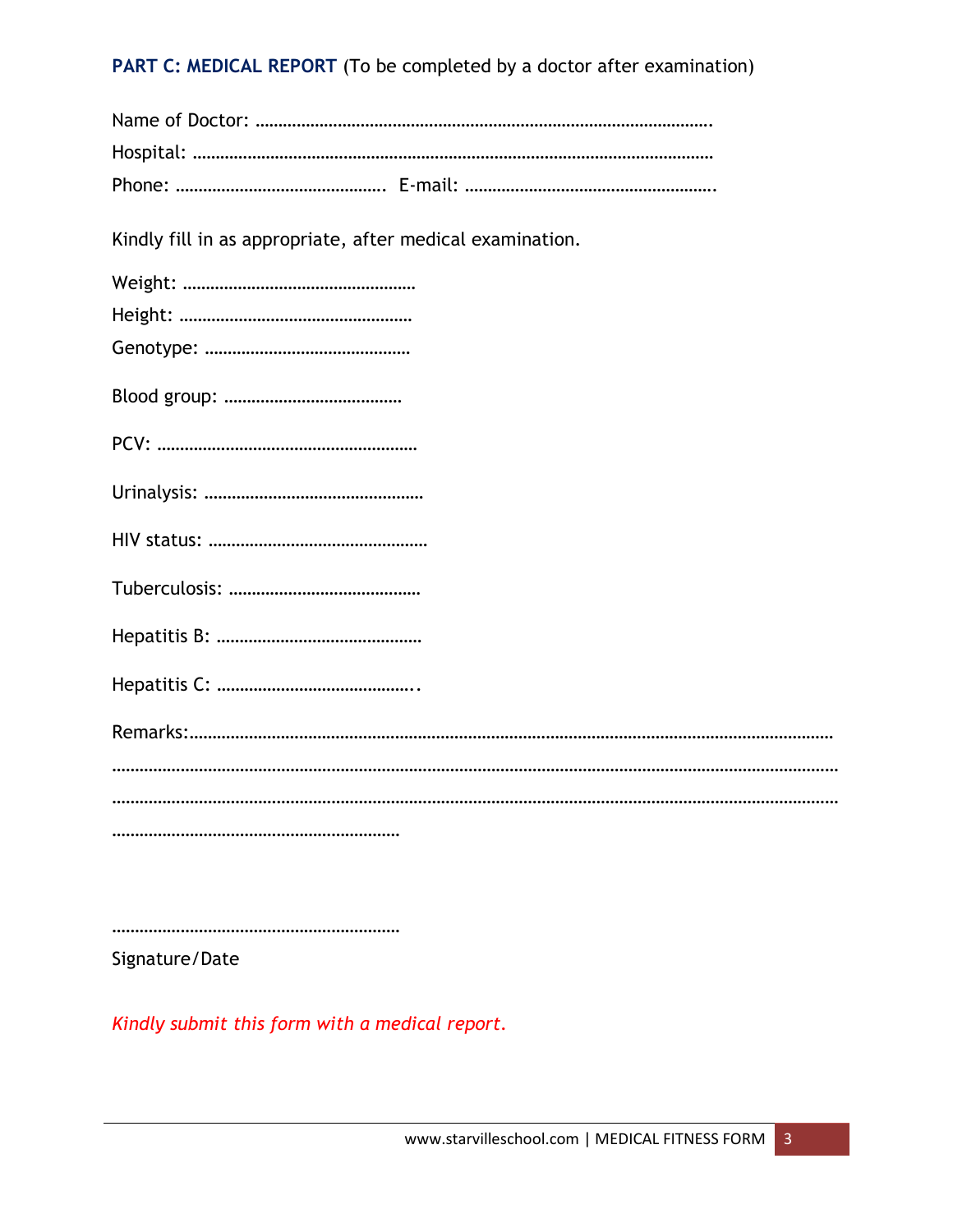# PART D: IMMUNIZATION RECORD (For nursery pupils only)

| <b>VACCINE</b>      | <b>TICK</b>  | DATE GIVEN (DD/MM/YY) |
|---------------------|--------------|-----------------------|
|                     | IF           |                       |
|                     | <b>GIVEN</b> |                       |
| Hep BO              |              |                       |
| OPV <sub>O</sub>    |              |                       |
| <b>BCG</b>          |              |                       |
| OPV <sub>1</sub>    |              |                       |
| Penta 1             |              |                       |
| PCV <sub>1</sub>    |              |                       |
| Penta 2             |              |                       |
| PCV <sub>2</sub>    |              |                       |
| Rota 1              |              |                       |
| Rota 2              |              |                       |
| Penta 3             |              |                       |
| PCV <sub>3</sub>    |              |                       |
| Vitamin A           |              |                       |
| Measles 1           |              |                       |
| <b>Yellow fever</b> |              |                       |
| Conjugate A CSM     |              |                       |
| <b>Measles 2</b>    |              |                       |
|                     |              |                       |
|                     |              |                       |
| <b>OTHERS</b>       |              |                       |
|                     |              |                       |
|                     |              |                       |
|                     |              |                       |
|                     |              |                       |
|                     |              |                       |
|                     |              |                       |